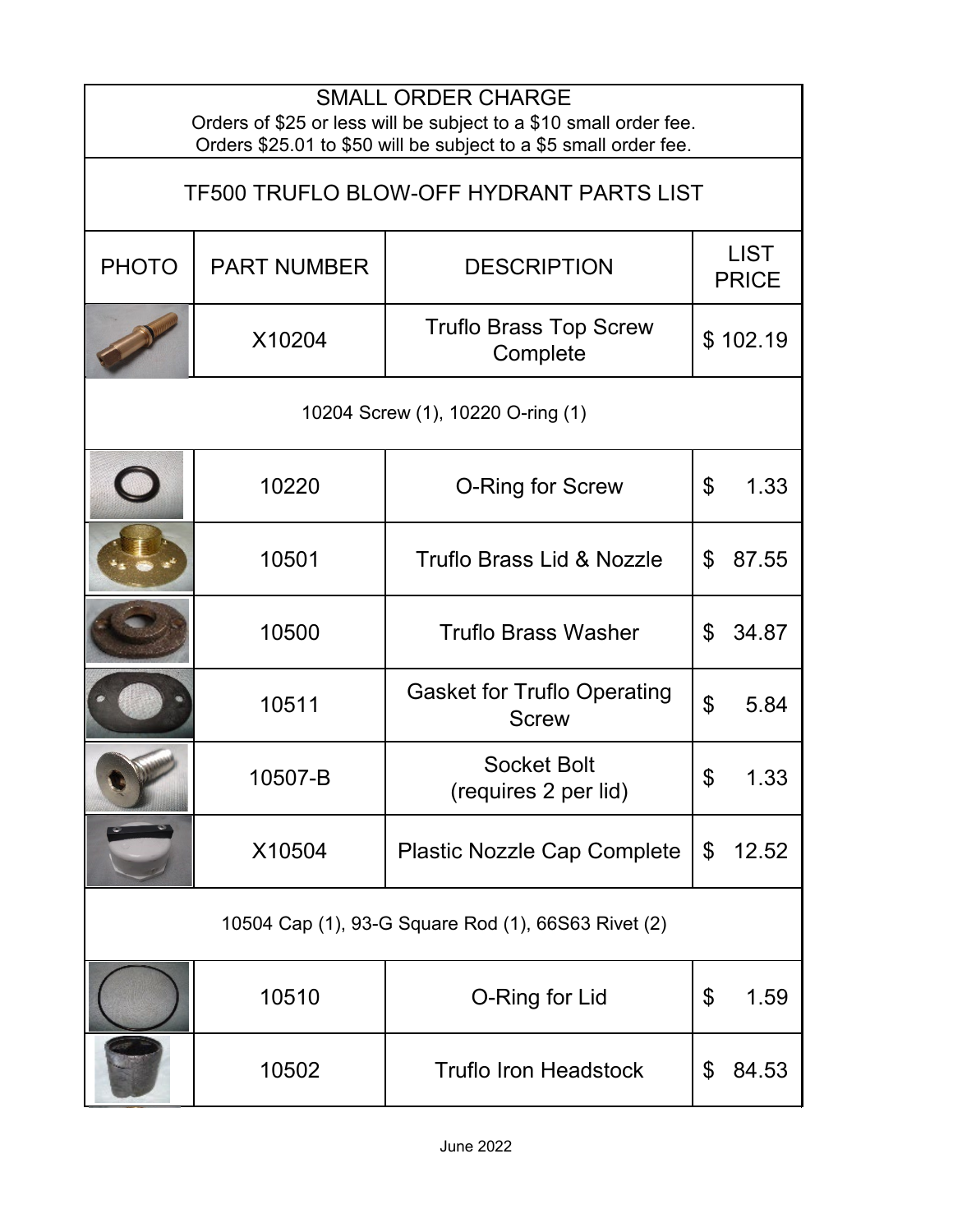| h.                                                                                            | 10241               | <b>Truflo Brass Connecting Nut</b>                                       | 69.52<br>\$                 |  |  |  |
|-----------------------------------------------------------------------------------------------|---------------------|--------------------------------------------------------------------------|-----------------------------|--|--|--|
|                                                                                               | 2P                  | <b>Stand Pipe</b><br>(price per foot)<br>(measure exactly end to end)    | 40.00<br>\$                 |  |  |  |
|                                                                                               | 1/2P                | <b>Operating Rod</b><br>(price per foot)<br>(measure exactly end to end) | \$<br>19.80                 |  |  |  |
|                                                                                               | <b>X57V-PLUNGER</b> | <b>Truflo Plunger Complete</b>                                           | \$110.09                    |  |  |  |
| 57V-PLUNGER Plunger (1), 77D O-ring (3), 77I Seat Washer (1), 77W Washer (1),<br>77C Bolt (1) |                     |                                                                          |                             |  |  |  |
|                                                                                               | X57RK               | <b>Truflo Repair Kit</b>                                                 | 51.17<br>\$                 |  |  |  |
| 77D O-ring (3), 77I Seat Washer (1), 77W Washer (1)                                           |                     |                                                                          |                             |  |  |  |
|                                                                                               | 77D                 | <b>Plunger O-Rings</b><br>(requires 3 per plunger)                       | \$<br>14.29                 |  |  |  |
|                                                                                               | 77I                 | <b>Seat Washer</b>                                                       | 6.49<br>\$                  |  |  |  |
|                                                                                               | 77C                 | <b>Plunger Bolt</b>                                                      | ¢                           |  |  |  |
|                                                                                               | 57V                 | <b>Truflo Straight Valve</b>                                             | \$500.79                    |  |  |  |
| <b>TF500 TRUFLO BLOW-OFF HYDRANT OPTIONS PARTS LIST</b>                                       |                     |                                                                          |                             |  |  |  |
| <b>PHOTO</b>                                                                                  | <b>PART NUMBER</b>  | <b>DESCRIPTION</b>                                                       | <b>LIST</b><br><b>PRICE</b> |  |  |  |
|                                                                                               | 58V                 | <b>Truflo Side Valve</b>                                                 | \$841.94                    |  |  |  |